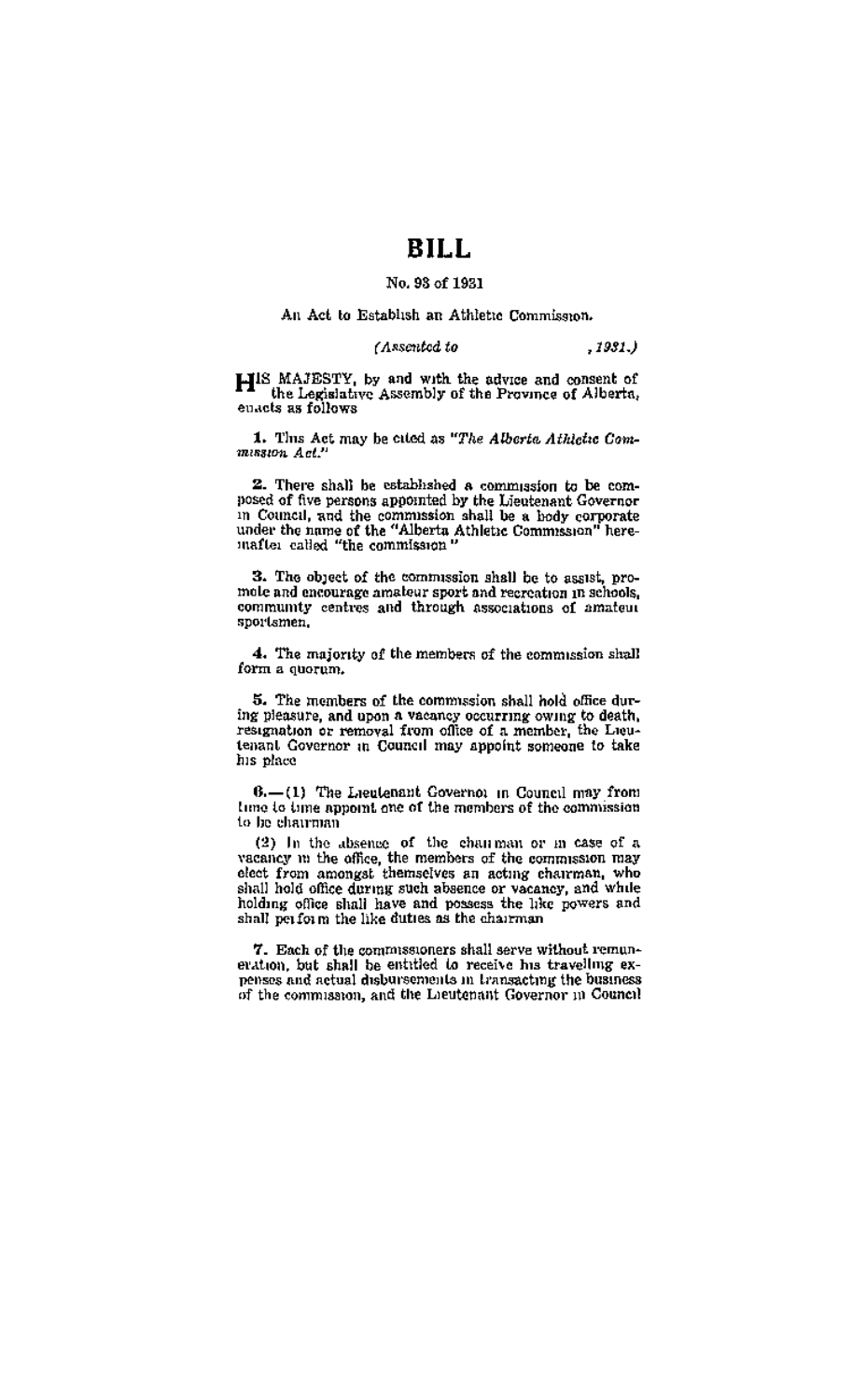may fix a per diem allowance as a living allowance to the<br>commissioners who are absent from home in the transaction of the business of the commission

8.—(1) The commission may appoint a secretary to the<br>simmasson and such officers, clerks and servants as may be deemed requisite

(2) The salaries or other remuneration of the secretary and the other persons so appointed shall be tixed by the commussion, subject to ratification by the Lieutenant Governor in Council, and such salaries or other remuneration and the expenses of the commission shall be payable out of the funds collected by the commission as hereinafter provided

 $9. - (1)$  For the purpose of providing a fond for the payment of the expenses of the commission and the salaries payment or the expenses of the commonwer and servents, and alle other expenses of the officers, clerks and servents, and the general expenses incurred in carrying out the provisions of this Act, every person, corporation, association or club<br>conductive a professional contest or exhibition of any spot or game shall pay to the commission an amount-

- (a) not exceeding ten per cent in the case of any such contest or exhibition not being a hoxing contest of exhibition
- $(b)$  not jess than five per cent and not exceeding ten per cent in the case of a boxing contest or exhibition-

of the gross receipts taken by such person, corporation, aptociation or club in respect of such contest or exhibition as shall from time to time be determined by the commission with the approval of the Lieutenant Governor in Council.

(2) The amounts so received by the commission, together with all fees received for heenses and permits issued under section 9, shall be set apart by the commission and shall constitute a fund for the payment of salaries, remuneration and expenses mentioned in subsection 1, and any portion of such funds remaining unexpended and not required to meet the charges mentioned in subsection 1 may be used by the commission for the assistance, encouragement and promo-

10. The commission may issue a homise of permit to any<br>person, corporation or association to hold or perticipate or to take part in holding a professional boxing or wrestling contest or exhibition, and no sinh hoxing or wrestling contest or exhibition shall be held or participated in except by a person, corporation or association holding such license or permit

11. Every such heems shall contain a condition that all<br>professional boxing and wristling contests and exhibitions<br>conducted their under shall be in accordance with the rules,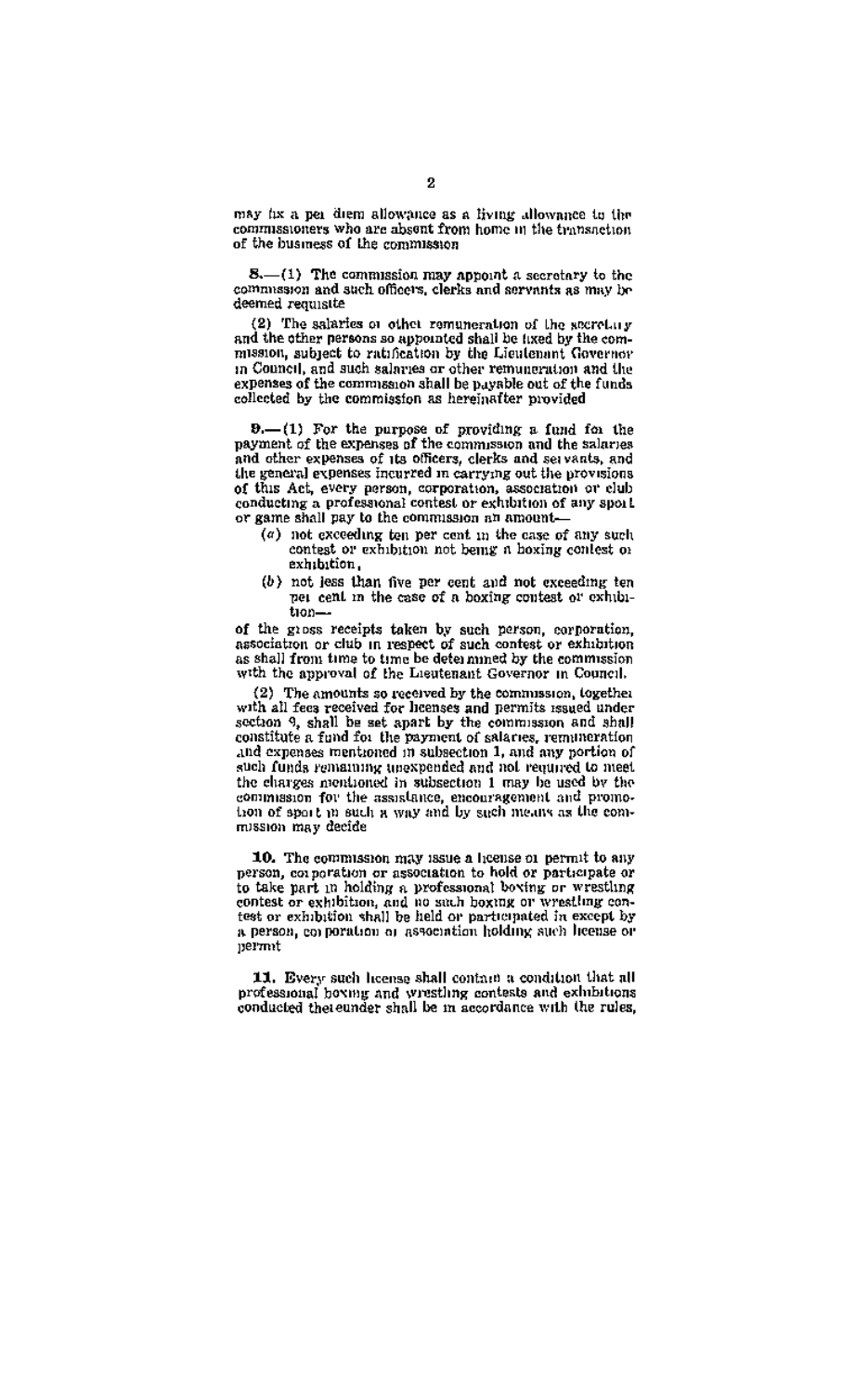regulations and conditions from time to time prescribed by the commission and approved of by the Lieutenant Governor<br>in Council, and the issense shall be revocable by the com-<br>mission upon any violation thereof or whenever the continuance of such heense shall be deemed by the commission contrary to public interest or not conductve to the interests of legitimate professional boxing and wrestling

12. Every person, club, corporation or association who conducts or participates in conducting or holding a professional bearing or wrestling contest or exhibition without having received the brense provided for in section 10 of this Act shall be guilty of an offence and shall be hable on summary conviction to a fine of not less than fifteen dollars, nor more than five hundred dollars

13.-(1) When it is charged that a boxing or wrestling contest or exhibition conducted under a license as hereinbefore provided, or any agreement, contract or undertaking<br>ontered into with respect to such beating or wreatling on-<br>test or exhibition is in violation of the rules, regulations and conditions from time to time prescribed by the commission, or that any person a party to or participating in such boxing or wreating contest or exhibition has been guilty of any<br>such violation or of any unspectamenties or unbecoming<br>conduct to the prejudice of the interest of legitimate boxing or wrestling, the commission may hold an investigation into such changes, and for the purposes of such investigation<br>shall possess all the powers which may be conferred upon<br>a commission appointed under The Public Inquiries Act

(2) The commission may order that pending the disposition of the charges so made any moneys which under the terms of any contract or agreement may be payable to any<br>employee of the person, club or association holding such encourage or une person, case or exhibition or to any boxer bu wrestler, shall be delivered to the commission and shall be impounded pending the result of the myssligation, and if such charges are held by the commission to have been proven, the commission may declare the moneys impounded to be forfeited and such moneys shall thereupon become the property of the commission and shall be applied for the promotion of amsteur athleties

14,-(1) Where the Alberta Branch of the Amateur<br>Athlotte Union of Canada, or any other branch of the<br>Amateur Athletic Union of Canada operating in Alberta, requests the commission to cause investigation to be held into any matter which the branch considers should be investigated in the interest of amateur sport in the Province the commission may hold such investigation or may refer the matter for investigation to a committee for investigation and report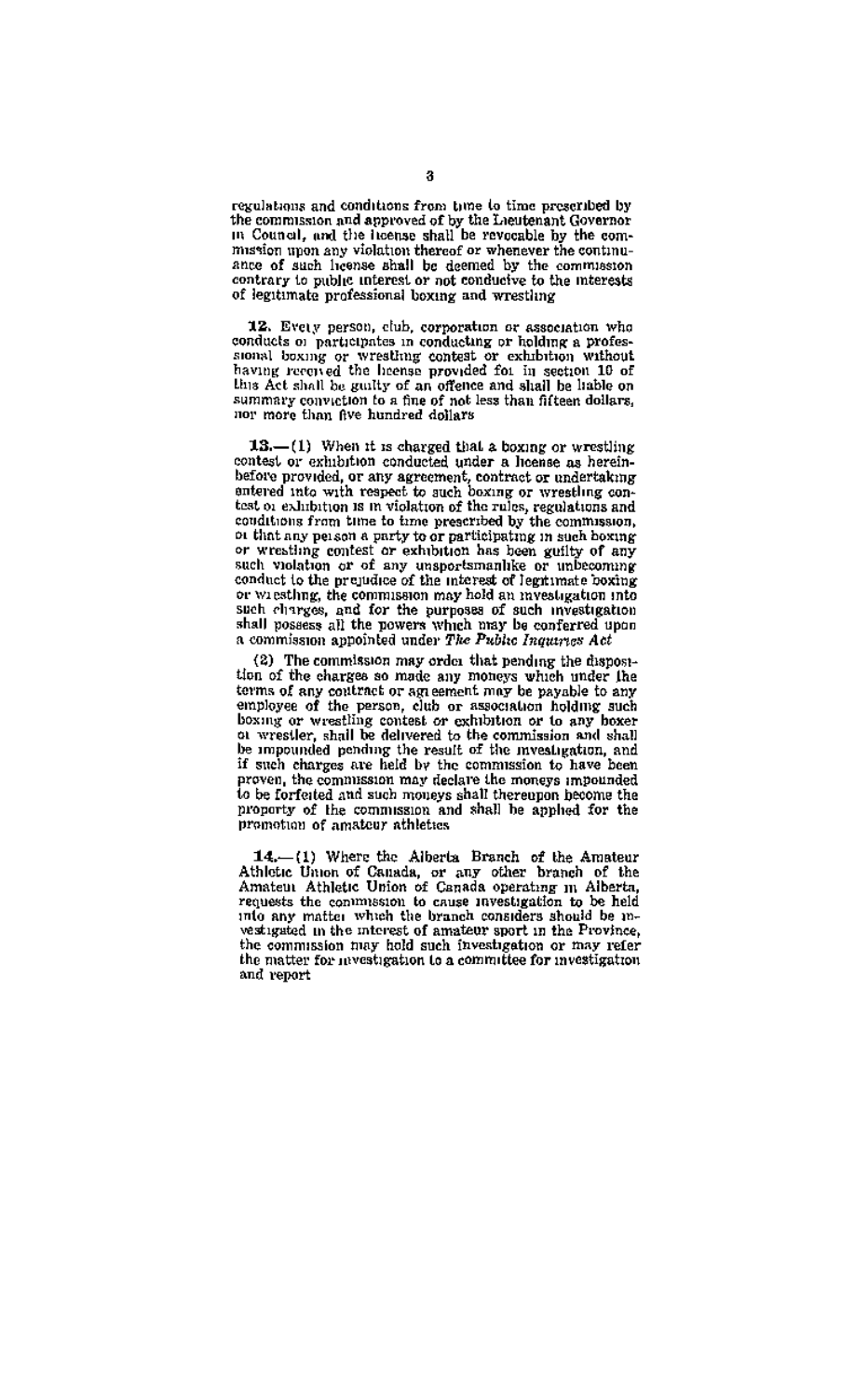(2) The committee may consist of a member or members. of the commission or such other persons as the commission niav designate.

(3) The appointment of the committee shall be in writing aigned by the chairman or acting chairman of the commis- $300n$ 

(4) The committee or commission for the purposes of such investigation may possess all the powers which may be conferred upon a commission appointed under The Public Inguiries Act.

(5) Nothing in this section contained shall authorize the commission of any other body, without a request in writing<br>from the board of rafevence of the Western Canadian Inter-<br>collegaste Athletic Union to hold an annualization or inquiry<br>nito any matter Canadian into any matter Canadian Intercollegate Athletic Union or of any society, or controlled by the said Union, or as to the standing, qualiheations, conduct or discipline of the members of any such society, association, club or other body

15.-(1) The books and accounts of the commesses shall be audited and checked from time to time by the Provincial Auditor or by such other suditor or auditors and at such times as the Lieutenant Governor in Council may direct, and such auditor or auditors shall make an annual report and prepare and furnish such other statements to the Treasurer of Alberta as he shall from time to time direct or vomseet.

(2) There shall be laid before the Assembly at the opening of each session of the Legislature or so soon thereafter as it may be obtainable, a statement contuning the report of the auditor for the last preceding fiscal year and the receipts and expenditures of the commission and an account of the proceedings of the commission during the said fiscal vesr, and such other narticulars as the Lieutenant Governor. in Conneal may direct

16. Every person, club, corporation or association corducting any professional contest or exhibition shall, not later than the day following such contest or exhibition, remt to the commission at its office in Edmonton, by registered mail, the amount payable ender the provisions of subsection 1 of section 8

17. Every person, club, corporation or association who conducts or participates in conducting or holding any professional content or exhibition sad who fails to comply with<br>fessional content or exhibition sad who fails to comply with<br>the provisions of section 10 of this Act shall be guilty of an of these and shall be lagble on summary convection to a ponalty, in addition to the smoonts payable putsuant to section to a more than one hundred dollars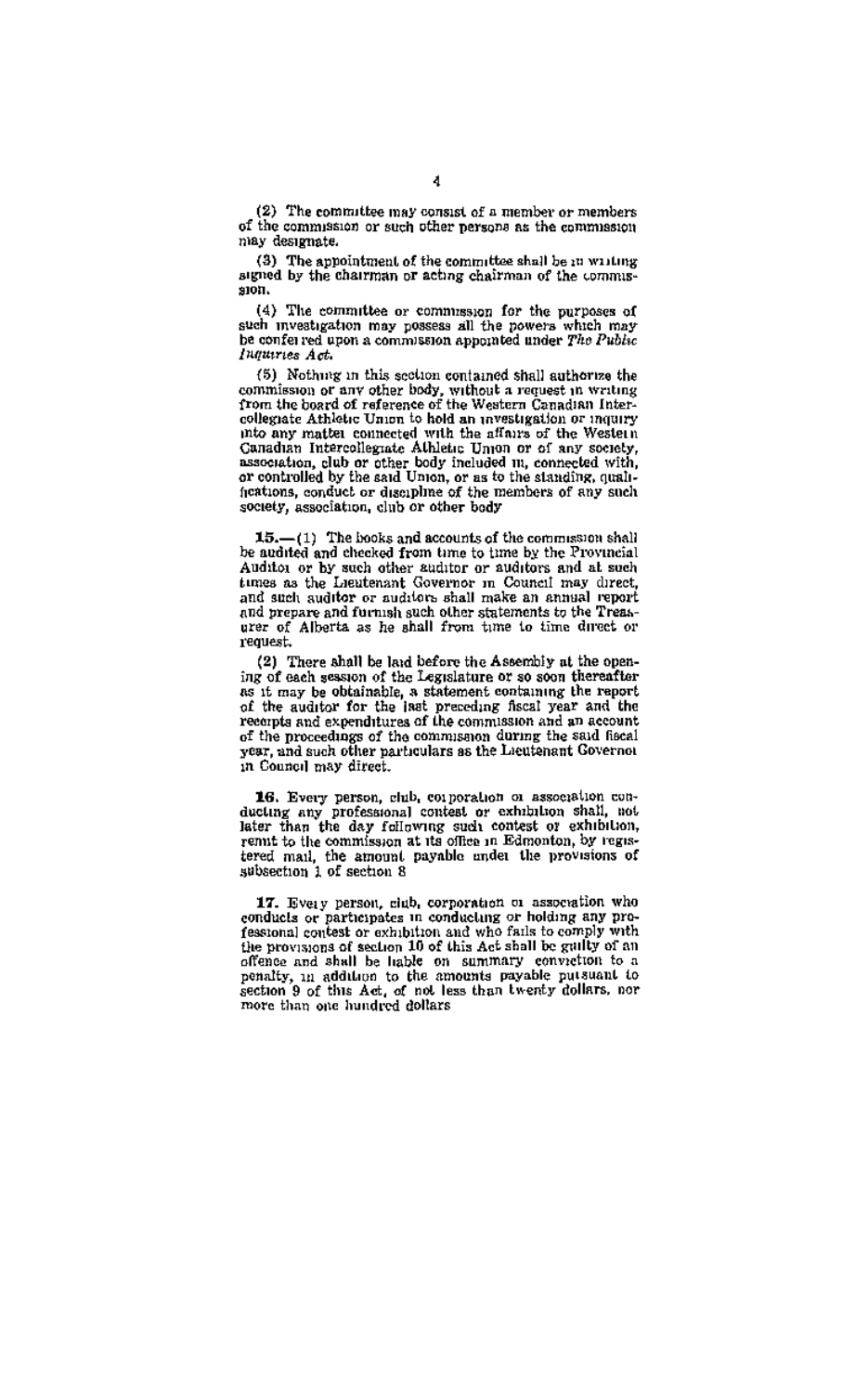$18S$ .—(1) A contract or agreement entered into for the management of any generom and posted in a professional part of equations control of except the contest or exhibition of any goort or game, or for taking part there a man and secretary

(2) The decision of the commission as to granting or refusing such certificate shall be final and conclusive and shall not be open to question in any action or other procession in concellation in any action or other proce

19. The expression "professional contest or exhibition of any sport or game" aball mean and neithele laceroses, football, hockey, skating, awnmining, hoxing and wrestling contests and any other sport or game from time to

20. The provisions of this Act shall not apply to amateur<br>contests or exhibitions in any sport or game held under the<br>auspices of the Amateur Athletic Union of Canada or its allted bodies

21. The Leatenant Governor in Council may from time to time make regulations for the purpose of carrying out<br>to time make regulations for the purpose of carrying out<br>the intents and purposes of this Act.